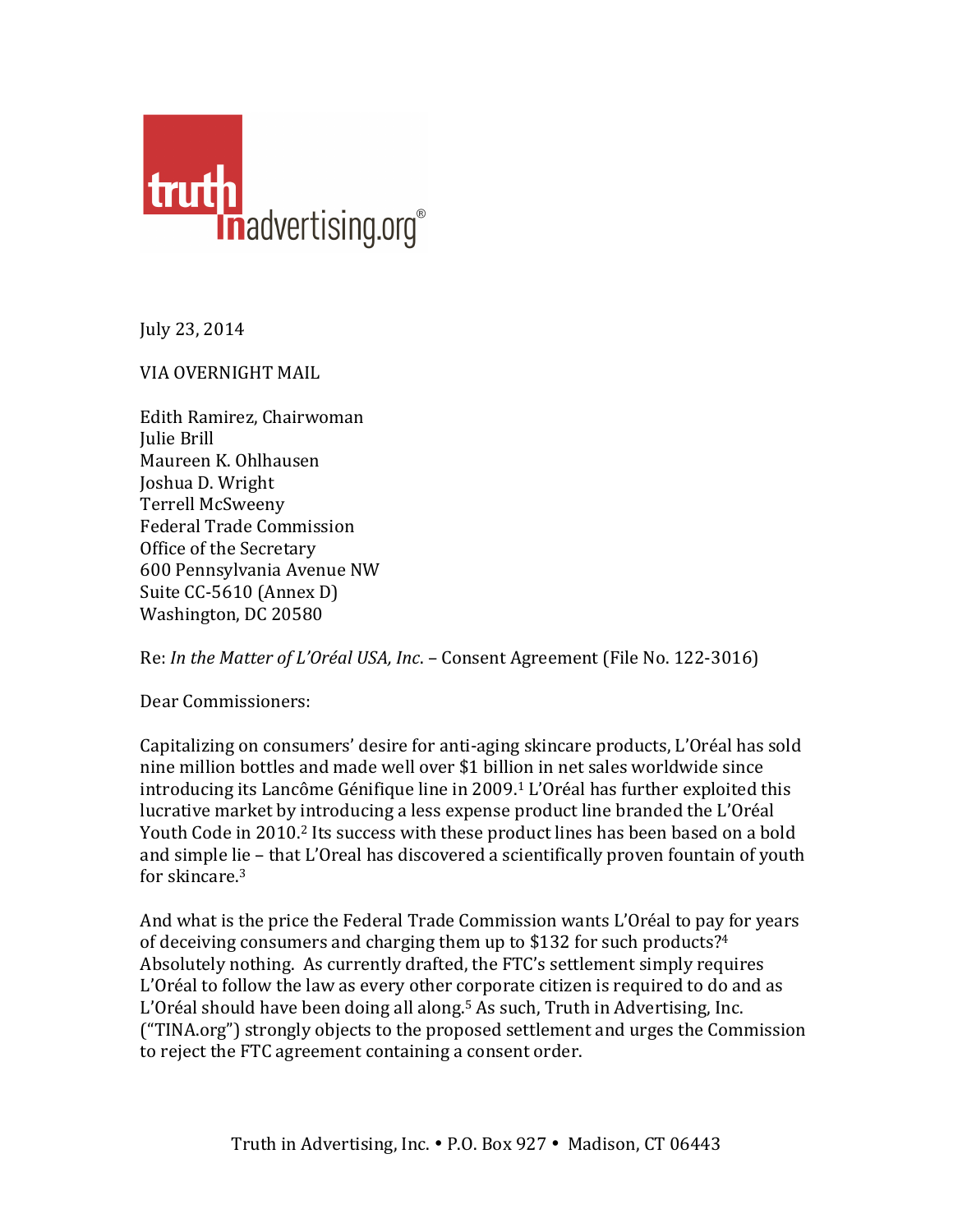Specifically, the proposed settlement with L'Oréal is defective for three fundamental reasons: 

- 1. The only one financially benefiting from this settlement is L'Oréal, which gets to pocket every last dollar it swindled from consumers with its false advertising campaign. As a result, if the Commission approves this settlement, it will send a clear message to the cosmetic industry and consumers alike that deceptive marketing is a viable and profitable option here in the United States with a documented financial upside for wrongdoers at the expense of consumers.
- 2. While the proposed agreement specifically states that L'Oréal cannot represent, in any manner, including through the use of a product name that its products affect genes, L'Oréal has had multiple years of marketing its Génifique and Paris Youth Code brands as gene treatments to obtain youthful skin. Consequently, the consent order should deny L'Oréal the opportunity to rely on its past misdeeds by explicitly precluding L'Oréal from ever again using the brand names "Génifique" and "Youth Code."<sup>6</sup>
- 3. The proposed consent order is legally deficient because even if L'Oréal had competent and reliable scientific evidence to substantiate an advertising claim that it could "boost the activity of genes or target specific genes" to affect a person's skin, these types of marketing claims would still be precluded under the Federal Food, Drug and Cosmetic Act ("the Act").<sup>7</sup> Such gene treatment claims would render the product to be a drug under section  $201(g)(1)(C)$  of the Act and thereby require prior FDA approval before the product could be marketed as a gene manipulator.<sup>8</sup>

For the foregoing reasons, TINA.org respectfully urges the Commissioners to reject the proposed agreement with L'Oréal as it is currently drafted.

Very truly yours,

Bonnie Patten Executive Director

 

<sup>&</sup>lt;sup>1</sup> See http://www.lorealusa.com/news/advanced-genifique-the-new-youth-icon-bylancome.aspx and http://www.lorealfinance.com/\_docs/rapport/2013/uk/data/0050.pdf.